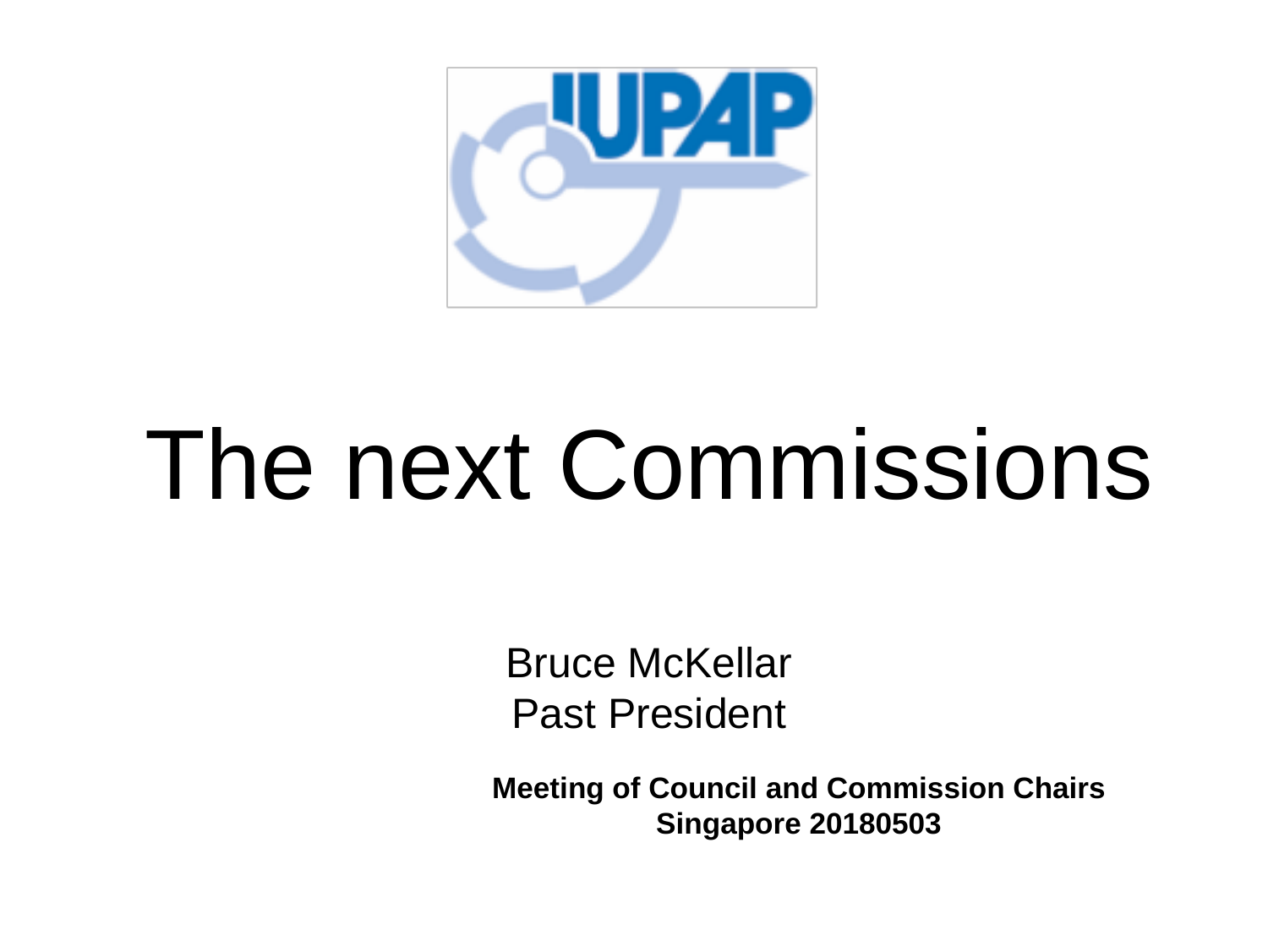# From the By Laws

#### II.2 Terms of Office

- 1. All elections are for a term of three years.
- 2. Chairs may not be re-elected to any position on the Commission beyond their term as Chair, and Vice-Chairs and Secretaries may not be re-elected to the same positions nor be re-elected as an ordinary member – except in extraordinary circumstances, and, in such circumstances, special approval by the General Assembly is required. Ordinary members may be elected twice.
- 3. Normally the Secretary, Vice-Chair and Chair are to be chosen from among those who have served at least one term on the Commission.
- 4. Service in all capacities shall not exceed three terms.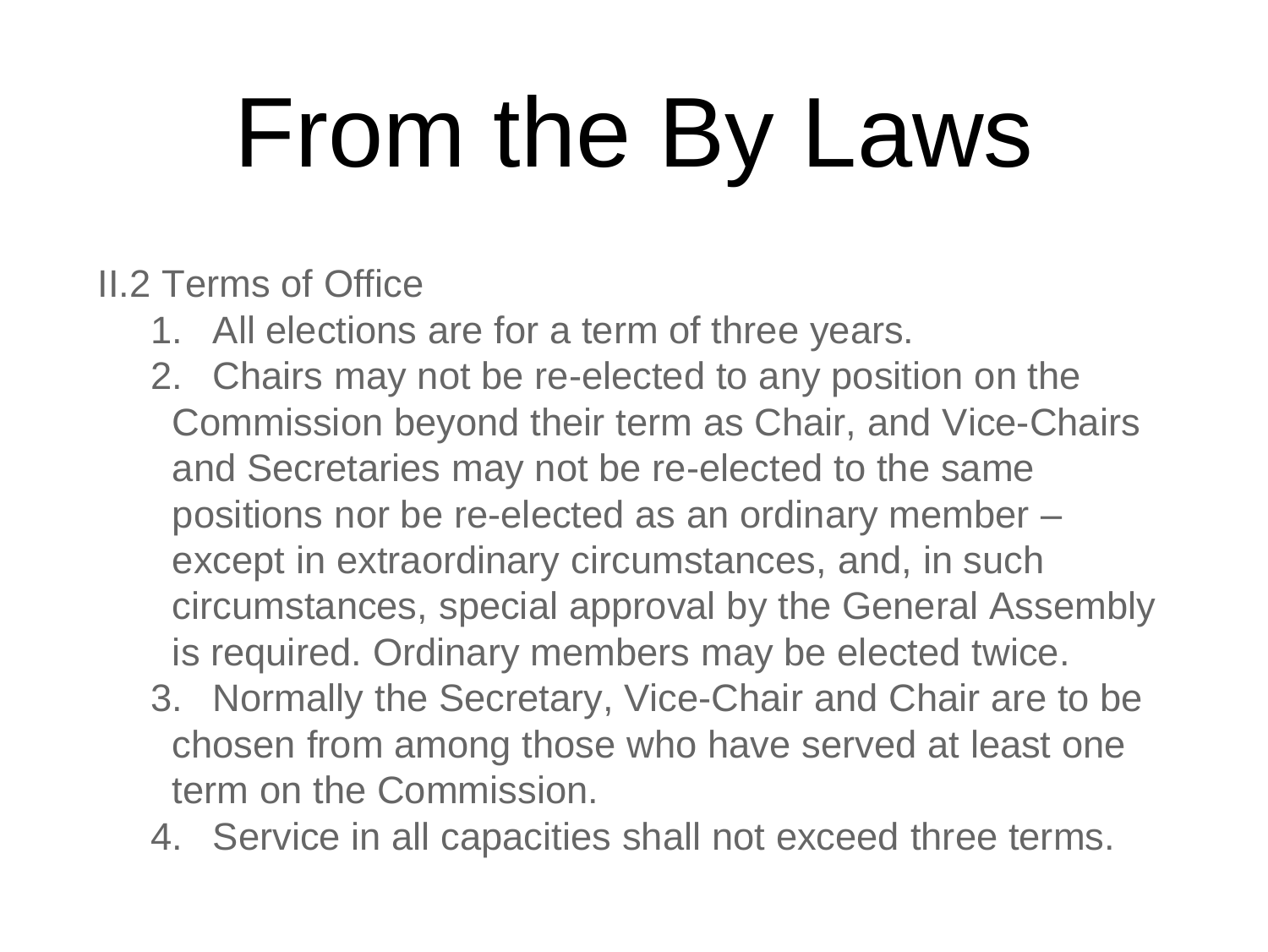# From the By Laws

- III Election
- 1. Procedure
	- 1. Nominations
		- 1. A call for nominations to Commissions and the Council shall be sent to all Liaison Committees and Commissions at least six months before a General Assembly.
		- 2. Nominations from Liaison Committees must be received by the Secretary-General no later than four months before a General Assembly. Nominations from Commissions must be received no later than six weeks before a General Assembly. A statement of the candidate's qualifications sufficient to allow an evaluation of the candidate must accompany nominations. It is preferred that nominations be submitted electronically.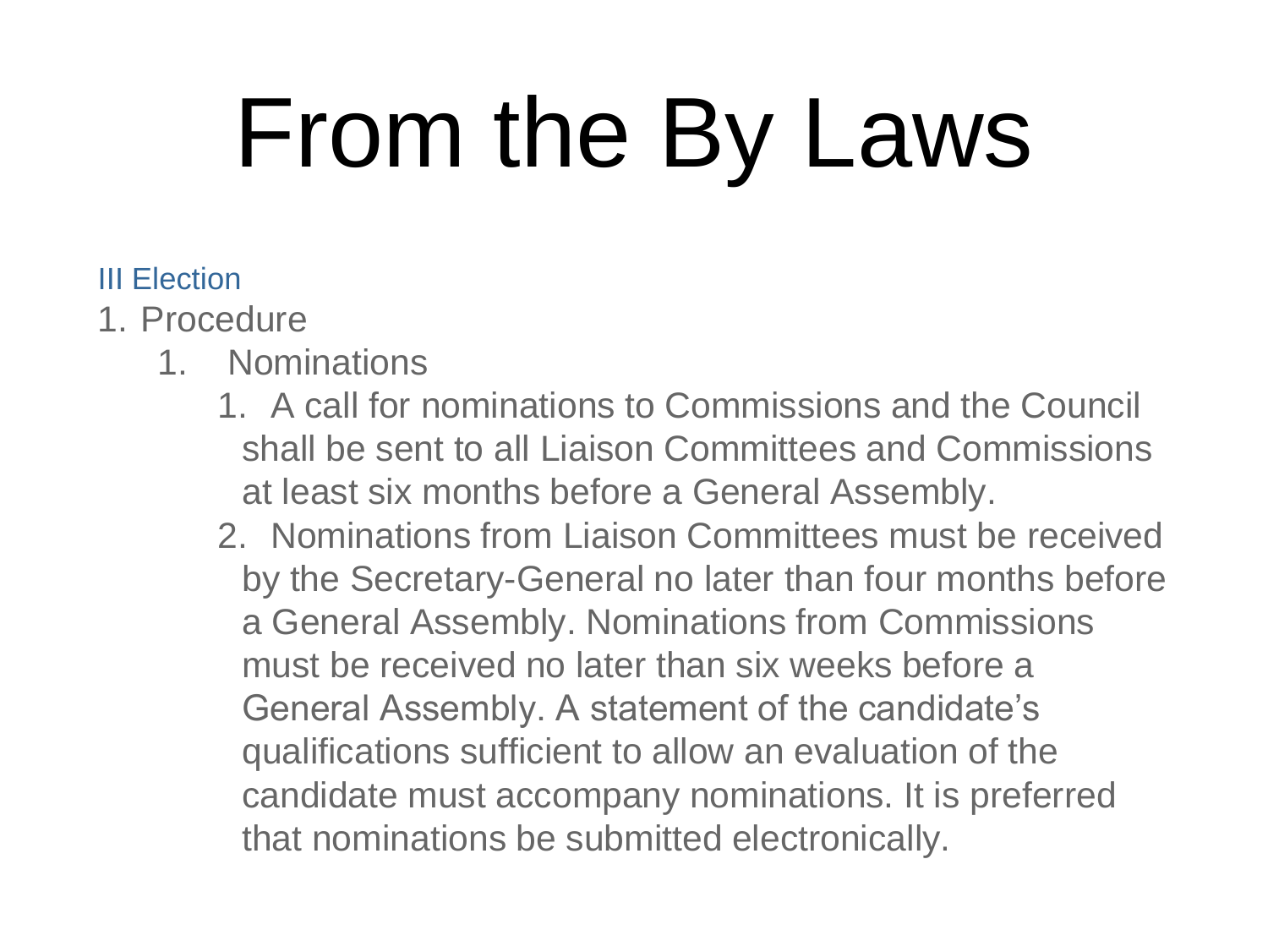#### Role of the Commission

- You can suggest nominees to Liaison Committees
- You can make additional nominations after those from Liaison Committees are received.
- Think of geographic and gender distribution when doing this
- It does not say so in the By Laws but current practice is that the Commission is asked to make a recommendation (**not a decision**) on the membership of the next Commission to Council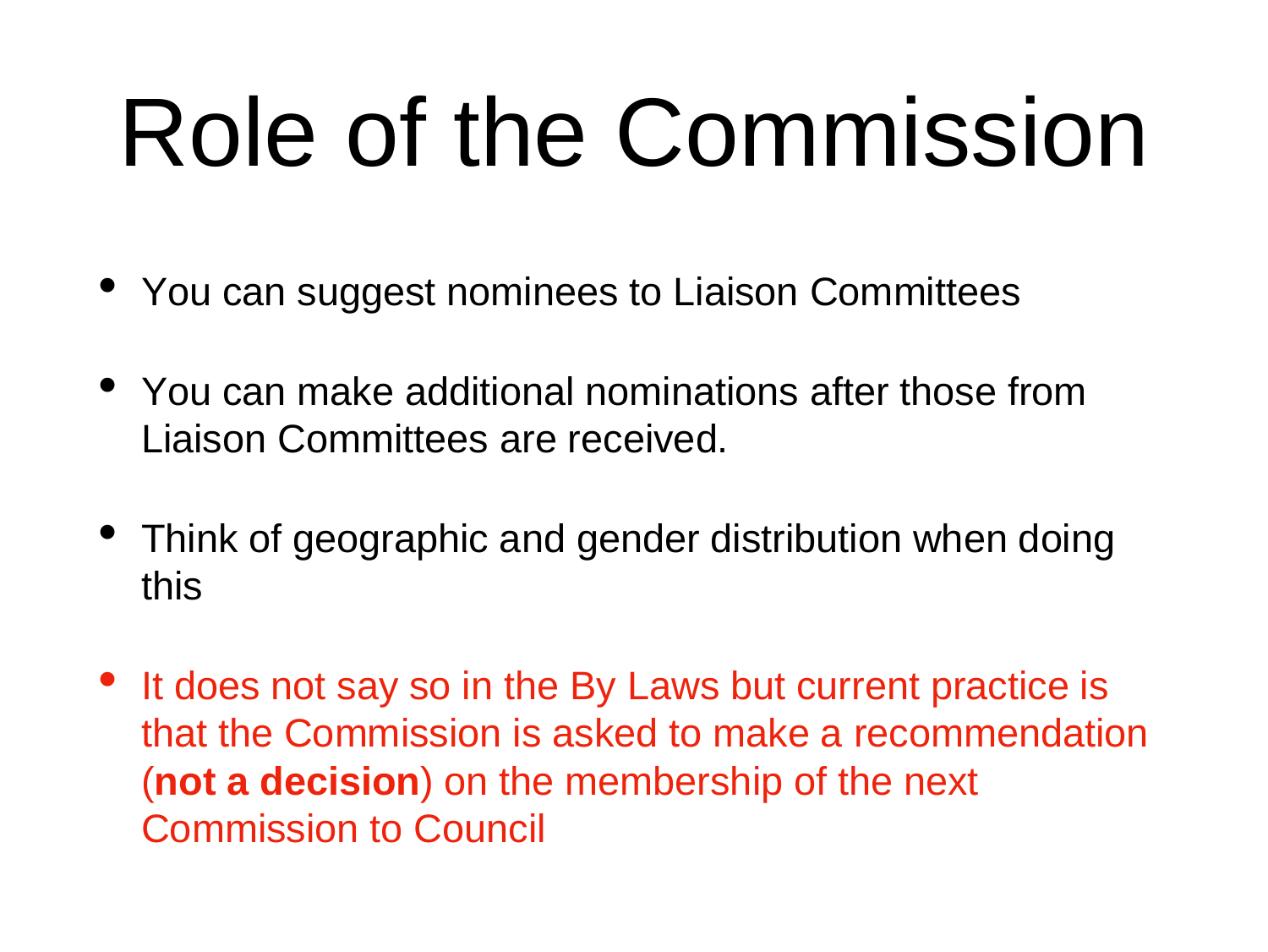## From the By Laws

#### III Election

- 1. Procedure
	- 1. Nominations …..

3.The Council will prepare a slate of nominees for the Commissions and Council from the nominations and may itself suggest names (in which case a statement of qualifications will be prepared). Special consideration will be given to continuity, geographic distribution, and coverage of major sub-fields within the Commissions. Delegates will receive the slate of nominees at the start of the General Assembly.

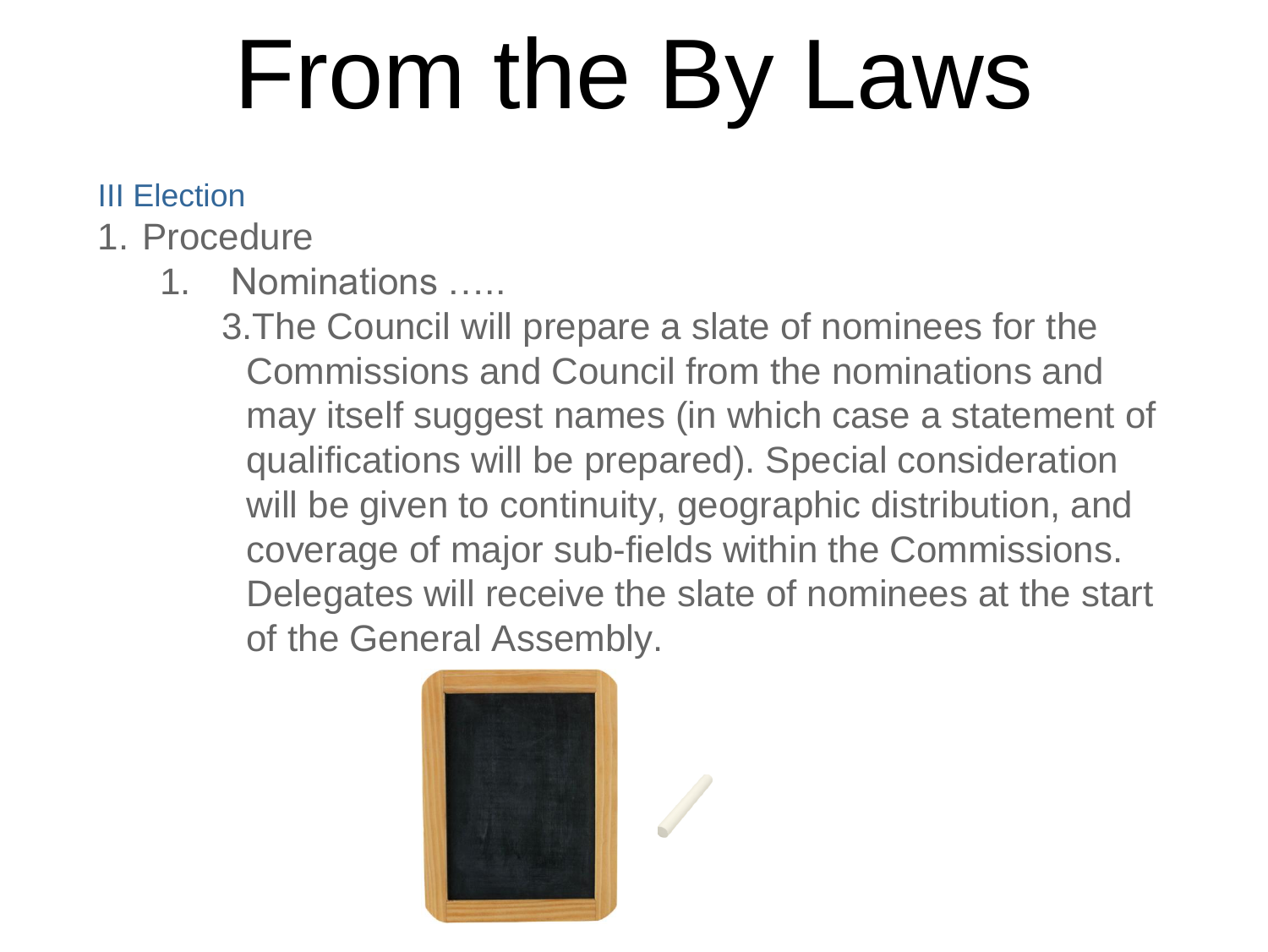#### Current Practice

- Council appoints a Nomination Sub Committee, chaired by the President Designate, to advise it on the composition of the slate. *In 2017, for 13 of the 18 commissions the NSC made changes to the membership recommended by the Commissions.*
- After considering that advice the Council proposes the slate to the General Assembly. *In 2017, Council changed the slate of one Commission from the NSC recommendation of the NSC.*
- General Assembly meetings last three days
	- 1. Receive the slate
	- 2. Nominees not put on the slate may be renominated
	- 3. If necessary vote for membership of the Commissions